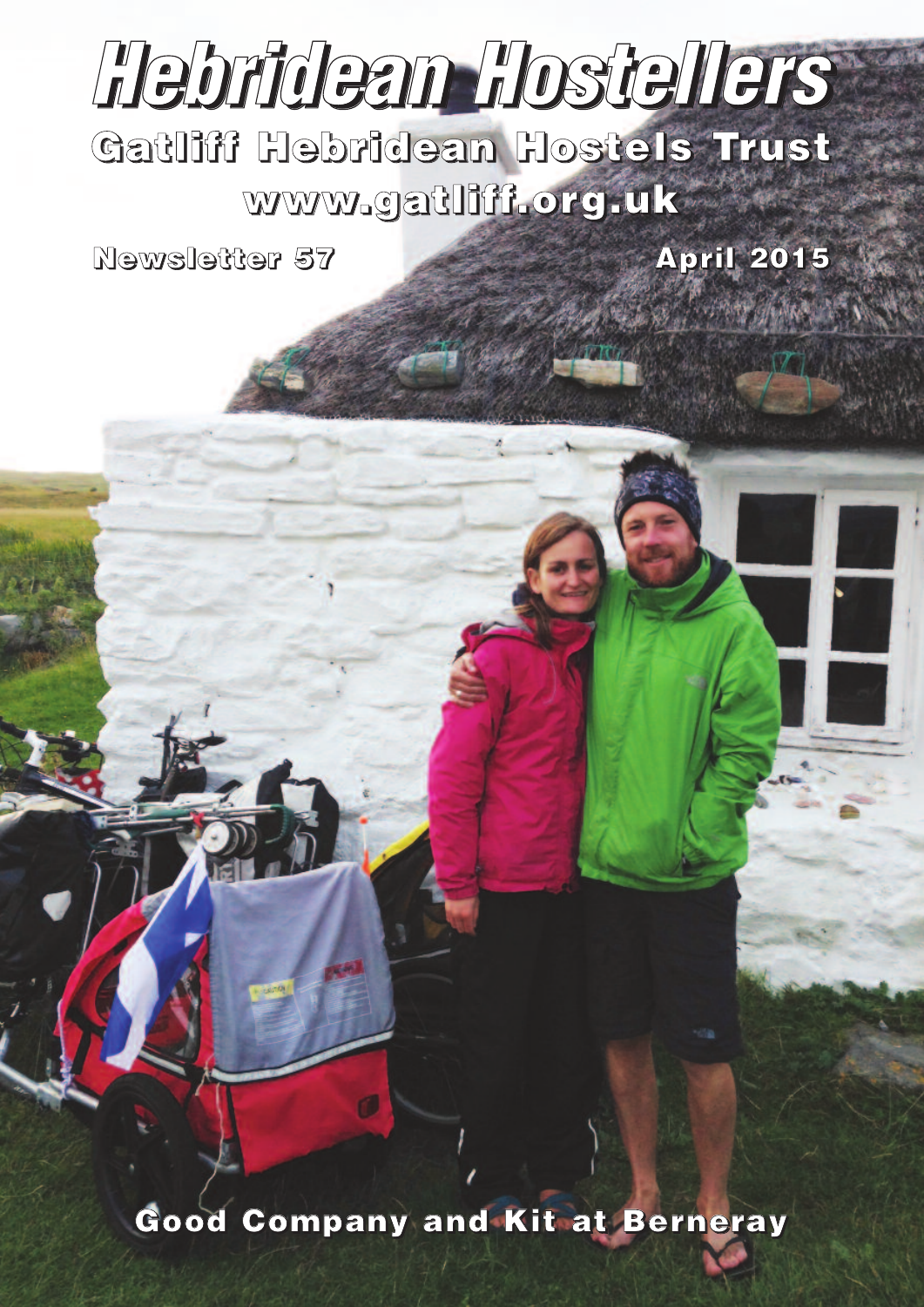# **The Chairman Observes**

Peter Clarke writes: 'The Gatliff Hebridean Hostels Trust (GHHT) has always been a rather special voluntary organisation. We employ no staff. So all the decisions made by Trustees have to be carried out by them. All Trustees are volunteers who offer their time, talents and skills to the organisation freely. This volunteer effort is a vital ingredient in maintaining the unique atmosphere (the 'Gatliff difference') at our hostels. It keeps our overheads and overnight charges down; it means that hostellers are running the hostels for other hostellers.

This is also why we ask members to get more involved. There is, of course, plenty to do at the hostels. Work-parties in the islands are organised by John Joyce. They involve hard work but provide an enjoyable and satisfying opportunity for members to get hands on with running a youth hostel.

We also have volunteering opportunities which do not entail doing physical labour at the hostels. There is plenty to do behind the scenes which can be done from members' own homes. All you need is a knowledge of, and a commitment to, the hostels. Contact me (details on last page) if you would like to help in this way.

Ours is a worthy cause. We are providing hostel accommodation in partnership with islanders to a sound basic standard. Our goal is to provide hostellers, including young people of limited means, with the opportunity to stay a while to get to know, and maybe come to love, the unique culture and natural environment of the islands. There is every incentive to linger and mesh in with local life. And what better environment for young people to blow away the cobwebs, to get the pressures of modern life into perspective and to meet others of like mind?'

## **The Howmore Appeal**

The Howmore Fund is now approaching £32,000 thanks to a steady flow of donations in the past six months. The end is in sight. Thank you all donors, especially to Vanessa Johnson who in October ran the Great Scottish 10K Run 2014 for the Appeal. Her sponsorship raised £367, a fantastic effort!

#### **Housekeeper**

We welcome back our 'Housekeeper' - Meg Richards. Meg served as a GHHT Trustee for a while during which time she took on this role. Meg has now returned, though not as a Trustee. She will keep the Committee up to date on how to improve the 'creature comforts' for hostellers in respect of such items as bedding, soft furnishings and kitchen equipment. Already we have acted on Meg's recommendation and ordered new beds, chairs and tables for Berneray. There is more to follow!

# **GHHT AGM - Saturday 25 July 2015 – 10.30** YHA St Pancras Euston Road London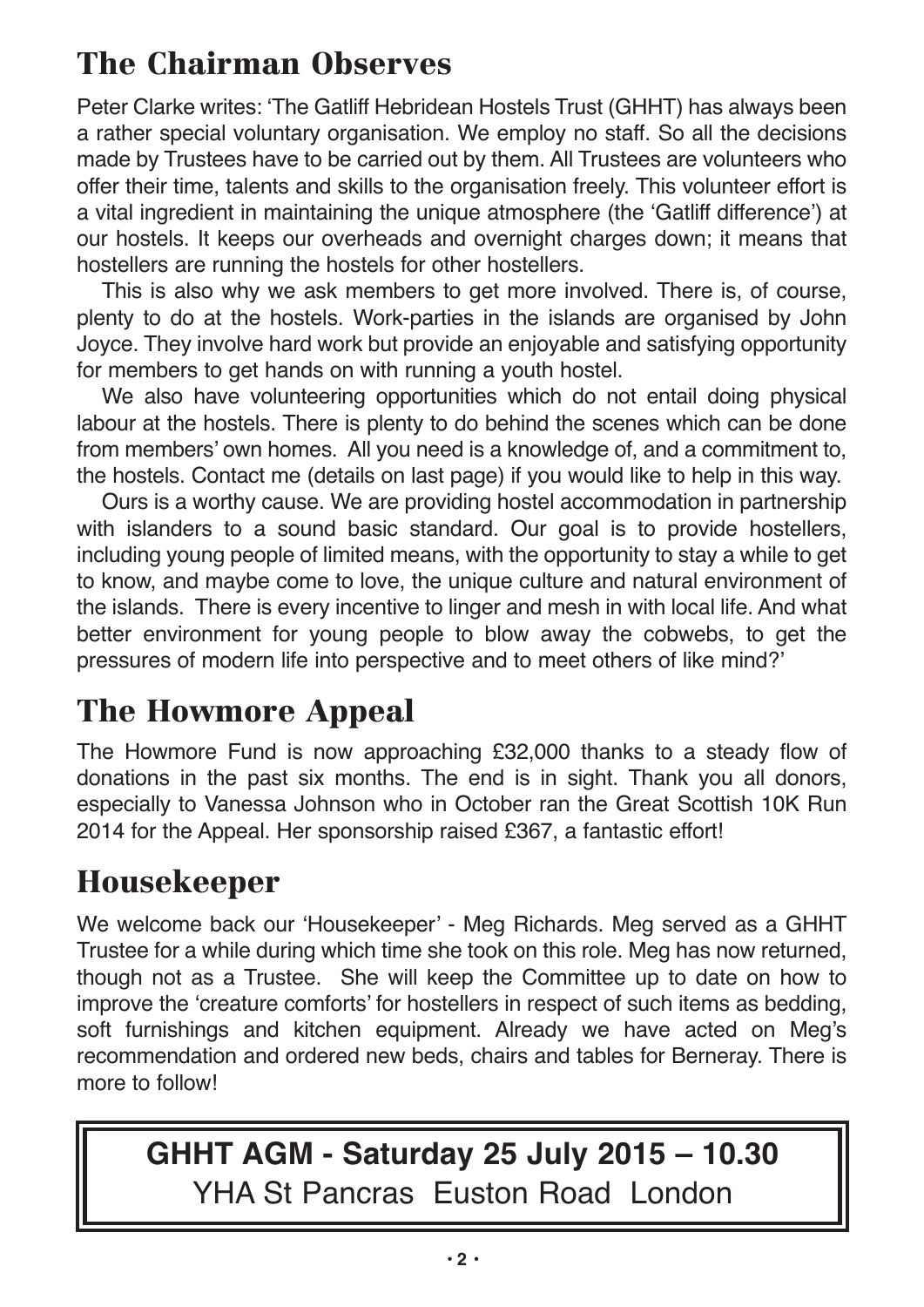# **Business Plan**

The Executive Committee held its Spring planning meeting at Berwick-upon-Tweed Youth Hostel. Discussion focused on the five-year business plan, what our objectives should be this year, next year and beyond. A series of action plans are being drawn up, with plenty of opportunities for more members to get involved.

In early September the Executive will be touring the islands, visiting each of the hostels and meeting all the wardens to discuss our plans. We also look forward to linking up with members and supporters in the islands.

# **Hostel Overnight Charges**

We put up our charges from 1st January 2015. This is the first increase for three years. The Adult overnight-fee rises to £14 and £9 for camping. The Under 18 overnight fee rises to £8. We have increased our charges to help us cope with the inexorable rise in costs, especially our heating bills.

## **New Addresses**

If you move, please remember to notify us of your change of address. This is important to us as we want to keep you on the mailing list for our newsletters. We also need your current address if you have signed a Gift Aid. Under new arrangements introduced by HMRC, we have to report the address of donors when we lodge our claim for the Income Tax paid.



# **An AGM Opportunity**

The GHHT AGM will be held on Saturday 25 July at 10.30 (coffee from 10.00) at the YHA, St Pancras, London. The hostel is opposite St Pancras International Station at 79 -81 Euston Road London NW1 2QE. Kings Cross / St Pancras is a hub for national and international rail links and the largest interchange on the Underground network, with six tube lines converging. Hostel accommodation is available at a reasonable price. Why not have a London weekend? Book now!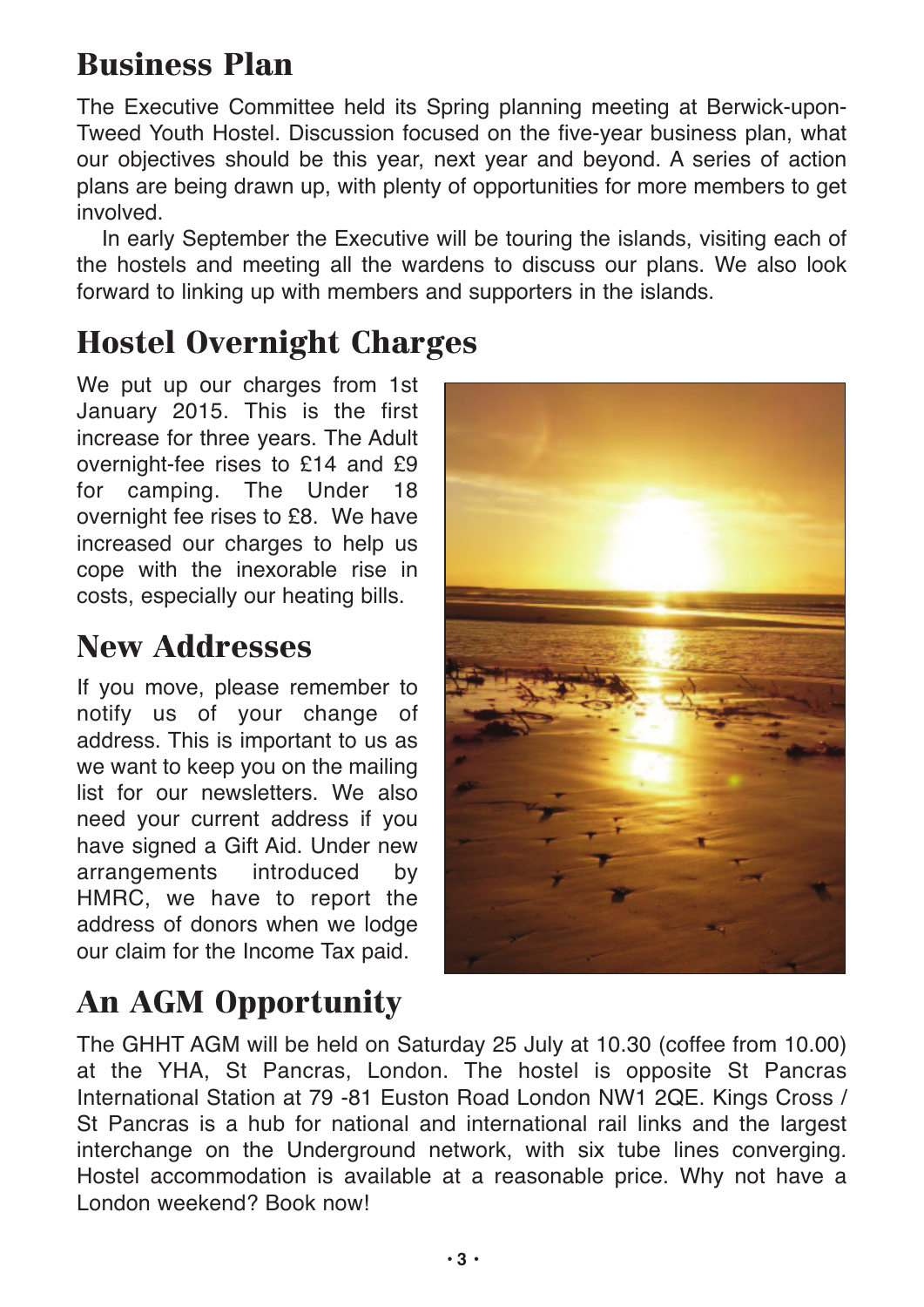## **Howmore Work-Party**

Frances Passey reports: I reached Howmore as daylight was fading, one afternoon last November. Other members of the work-party were there, the wood burning stove was glowing, and Eddie was busy preparing a meal. He likes cooking and always comes with his kit and ingredients, ready to produce delicious meals.

The atmosphere is relaxed - John Joyce's long list of jobs is seldom completed! Rob had electrical work to do, John, Eddie and Stuart undertook concreting, roofing and guttering repairs outside, dodging the frequent showers. I was inside, painting or varnishing frames, walls and doors in the kitchen, shower and toilet.



Towards the end of the week, Eddie, Rob and John went off to work at the other hostels. John returned on Friday as he, Stuart and I were leaving early the following morning. Stuart and I decided we needed time off, so took the short walk to the beautiful sandy beach, which stretches for miles, and watched the glorious sunset which appears overleaf..

The hostel looked better after our efforts. If you fancy joining the Spring or Autumn work-parties, then please email johnejoyce@hotmail.com

## **On the Road to the Isles …**

The SYHA has recently opened a brand-new 60-bed hostel in Portree. By chance our Chairman, Peter Clarke, was the first paying-guest. He took refuge there on a wet and windy night on his way to the Western Isles, after the evening boat to Lochmaddy was cancelled. Do try it on your next visit to the islands. The hostel is warm and well-appointed, with kitchens and common rooms. It is conveniently located for the bright lights of Portree and for buses to Uig or to the Skye Bridge, the mainland and Inverness. There is free parking in the hostel grounds.

#### **… and at Uig**

The SYHA has sold its hostel at Uig. Refurbishment is taking place, an opening date is to be announced and its new owners will welcome you. So be ready to enjoy the view of the bay, with the silhouette of the Outer Hebrides on the horizon, knowing that you can catch a CalMac ferry to Lochmaddy (for Berneray and Howmore) and Tarbert (for Rhenigidale). From 20 April - 18 May 2015, ferries to Stornoway will be available while the Ullapool linkspan is improved for the new MV *Loch Seaforth.*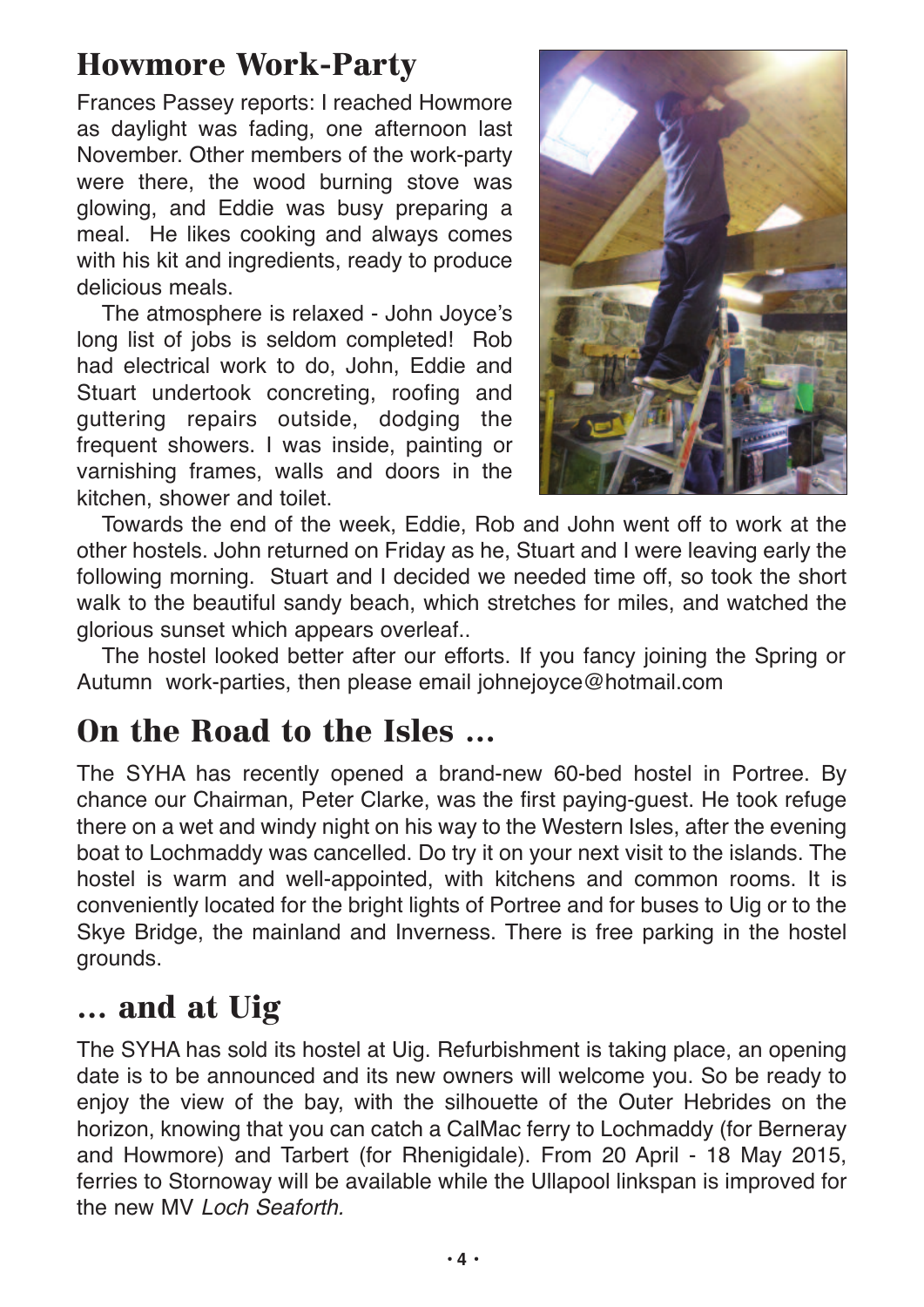# **Walks from the Hostels**

The GHHT publication, *Walks from the Reinigeadal Hostel* by Neil Pinkett, was first published in 2000 and continues to be at hand, in rucksacks, on shelves and in stock. It focuses on a variety of places in that section of North Harris and there is no comparable guide. Preparations are underway for there to be two web-based compilations of walks for the areas around Howmore and the island of Berneray. Please let the Editor know of any applicable favourite routes that you have so that they can be included. The new long-distance footpath from the Butt of Lewis to Vatersay needs a series of hubs to create a different kind of interest. Walking can be a singular pursuit or a shared pleasure.



## **Soon to be Fifty**

Herbert Gatliff first visited the Outer Hebrides in 1947 and 15 years later had demonstrated his enthusiasm for small hostels with the opening of Rhenigidale. Then 50 years ago he went even more remote and smaller with the creation of the relatively short-lived hostel on Scarp. In 1966, with the assistance of Frank Martin, came the establishment of Howmore. It was owned by the MacSween family and long-standing connections were started by Mrs Catherine MacSween, the first warden, who passed the role to her daughter, Betty MacDonald, the current warden. So next year marks a significant anniversary and the GHHT Trustees will be pleased to receive suggestions of how this could be celebrated. Recent modernisation of the buildings and the fund-raising to enable this, have been well-received. So should its half-century.

## **MV** *Loch Seaforth* **in Service**

Hostellers wanting to make a sea-crossing to the Outer Hebrides face a choice in the Summer months. They can arrive from the south on sailings from Oban; take the road to Skye and services from Uig; or journey to Ullapool and take the newest member of the CalMac fleet. The MV *Loch Seaforth* was built in Germany and after extensive trials started on the Stornoway service in mid-February 2015. It is capable of 24-hour operating, is greener and faster than other vessels and was named after the MacBrayne's mailboat launched in 1947, an important time for Herbert Gatliff. He could well have travelled on the original *Seaforth*.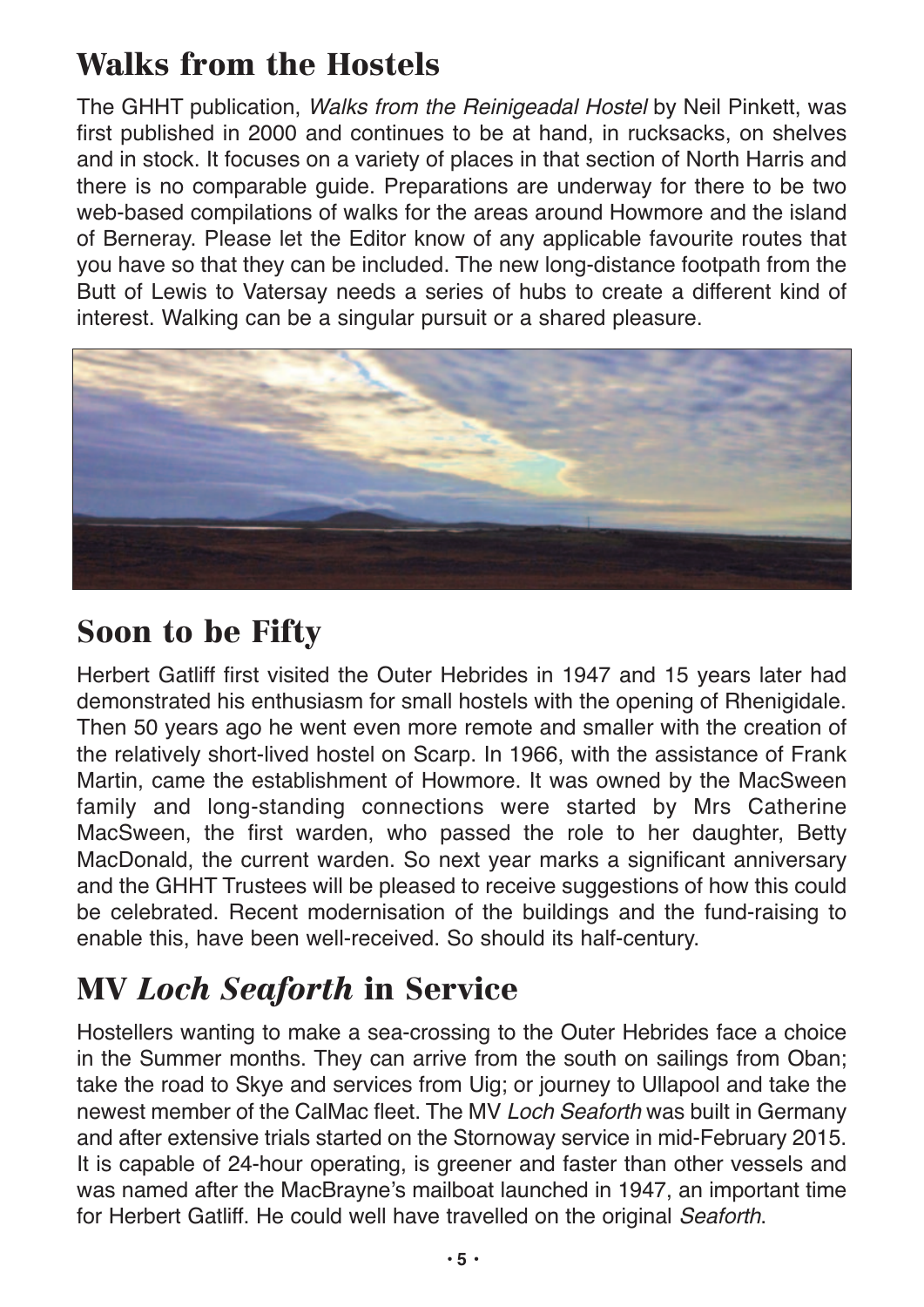# **Annie MacKillop (1920 - 2014)**

Annie MacKillop was born, together with her younger identical twin, Jessie, on Berneray, an island then connected to North Uist by ferry and not causeway. After schooling, she entered domestic service in Glasgow and the Clyde Valley, but eventually lived for many years with her widowed sister. Annie and Jessie became wardens of the hostel in 1978 and continued until the Spring of 1996.

They were assiduous in collecting overnight fees and kept a close eye on the hostel from their home with a pair of binoculars discreetly stationed on the window sill. Despite their, at times, stern demeanour, they had playful temperaments. One of their innocent games traded on their identical looks. They were also very hospitable, often engaging in light-hearted chat over cups of tea with hostellers.

During the last two years of her life, some while after Jessie's death in April 2009, Annie moved to Trianaid, a local care home. It was obvious that the hostel had meant a lot to her. On her door was a photograph of the building. On her shelf, the two figurines the Trust had given the sisters to mark their retirement.

On the wall of her room was a picture of Jessie taken during the last rethatching of the Macleod Gunnery. Jessie has twisted a sheaf of marram bent around her body as if it were a grass skirt. With a large smile on her face she is demonstrating the Berneray grass skirt! The GHHT owes much to the MacKillop sisters.

## **David Seddon (1936 - 2012)**

David William Seddon, who left a legacy of £20,000 in 2014 to the GHHT, was born in Newcastle-upon-Tyne, grew up in Barking and did National Service in the RAF. He was stationed in Fife, had the opportunity to travel extensively in Scotland, particularly by train and cycle, and developed a lifetime love of the land. After studying at the London School of Economics, he qualified as an accountant and lived at Blackheath in South London. Numerous trips north were made to the Highlands & Islands. He enjoyed collecting bus and tram tickets from around the world and specialised in those of the Scottish bus operators.

# **Alec Chisholm (1922 - 2014)**

Professor Alec Chisholm, from Prestbury, near Macclesfield, had an affinity for sailing, particularly in the west of Scotland, and for small hostels, particularly for Cumbria's Black Sail Hut, England's loneliest youth hostel. He was a former President of CIRP, an international academy for Production Engineering, and a Director of CIRP UK from 1991 until 2010. His interests extended to the Gatliff Hostels. We have received a legacy of £10,000 from Alec.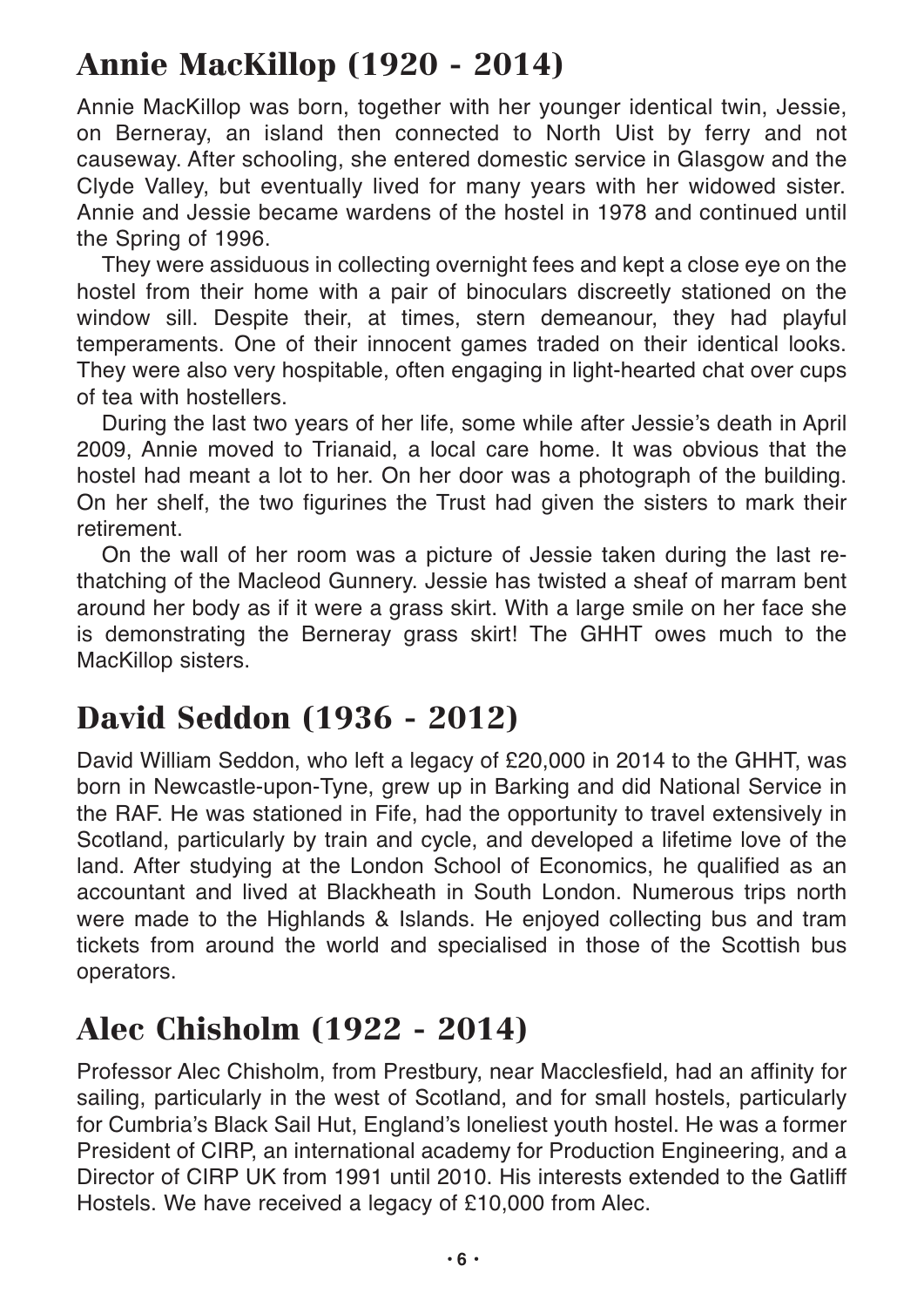## **Gin-and-Tonic Moments**

Jill Jones & Mike Vardy respond: Thank you for the newsletter of the Crofters' hostels. It is a couple of years since we spent the summer in the Outer Hebrides - but certainly intend to head that way this year and use all three hostels. A couple of anecdotes always come to mind when we see pictures of the hostels.

**Berneray**: the hot summer (in the Hebrides) of 2012. Partner Mike and I, both retired and away from home for six weeks, sitting on a seat outside the hostel in the morning sun. A slightly younger couple passed us carrying their gear and heading for their car and the ferry back to work. "So how much longer are you two intending to stay in paradise?" was their parting quip, with not a little envy creeping into their body language.

**Howmore**: a few years earlier. Another sunny spell, Mike and I had been joined by his teenage son. After two weeks camping and walking we decided a rest day would be a good idea. No one else was staying in the hostel, so I spent the day cleaning and doing the washing. At one point we were all outside in the sun and Mike was playing folk music on his fiddle. Son Tom was sitting on a bench reading and I had sleeves rolled up, arms in a bowl full of soapy water and washing. Then a coach drew up and out piled large numbers of tourists, many from North America. They trooped past the hostel towards the ruins. We smiled and said hello and continued with our activities. As the group headed back to the coach one chap (had they appointed him as their spokesperson?) asked in a broad American accent "Gee, is this a re-enactment and can we look around the homestead?"

**Garenin**: on our last visit to this lovely hostel. Just a few other visitors were staying. On our third or fourth day we came home mid-evening from a lovely walk interrupted by an afternoon on the beach because it was so hot. Several more people had arrived at the hostel, but it was still relatively quiet. We prepared some supper, then took our gin and tonics outside to the seat which had its back against the hostel and faced the sunset. To our surprise the seat was not occupied. We settled down to watch the sun dip into the sea. A few minutes later one of the newly-arrived hostellers came along. "You must be Jill and Mike," he said and introduced himself. When asked how he knew our names, he said "Oh, the others said I couldn't sit on that seat because Jill and Mike would need to sit there when they had their gin and tonic".

Happy days! Roll on this summer

Note: the seat on which Jill and Mike sat at Garenin has been relocated to Rhenigidale. Upon learning this Jill tells us that they look forward to another 'Gin and Tonic' moment at Rhenigidale, far from their Devon home.